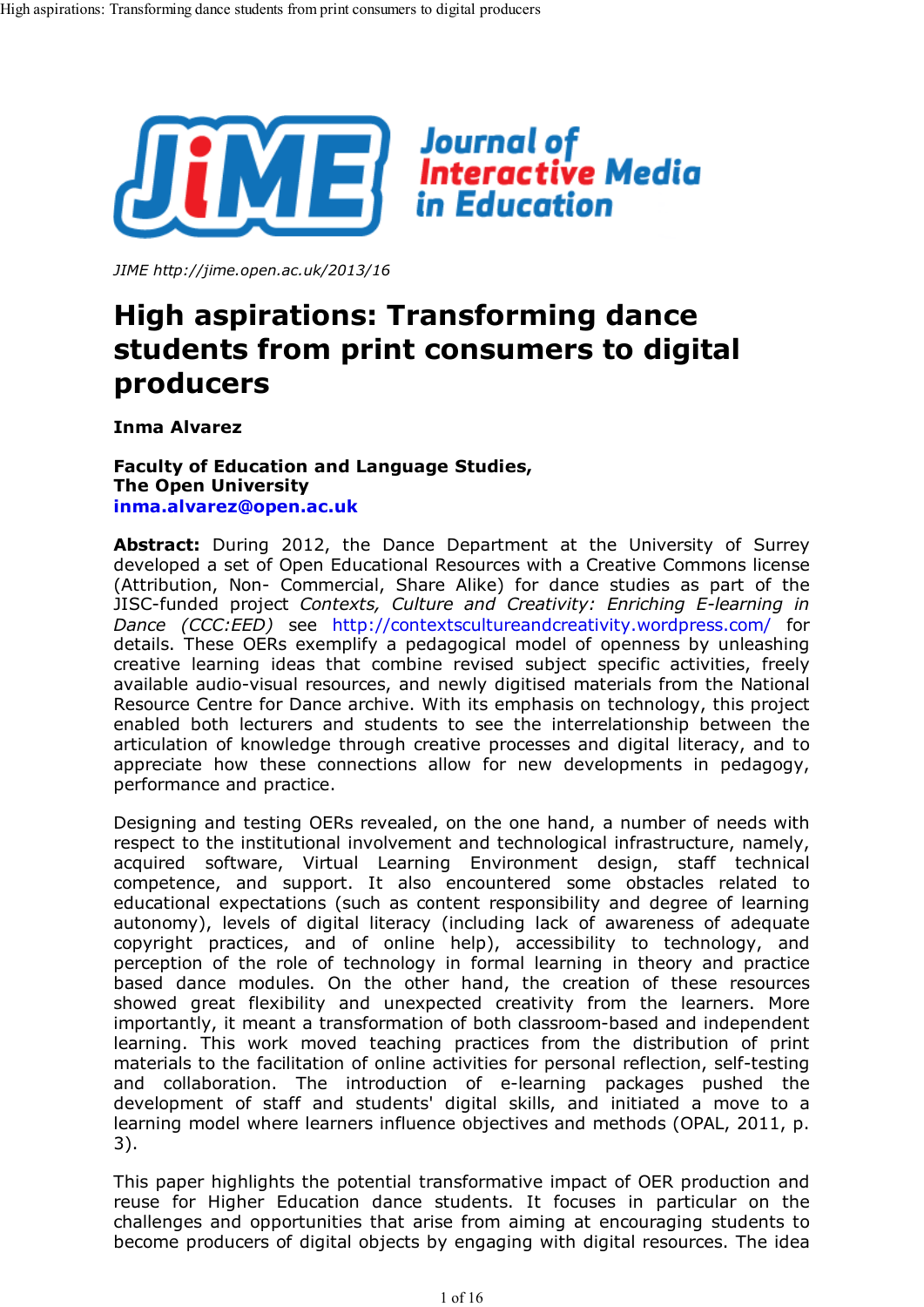of the 'student as producer' has been highlighted by Mike Neary (2009) based on Walter Benjamin's concept of the author as producer. Neary argues that we need "to reinvent the relationship between teacher and student, so that the student is not simply consuming knowledge that is transmitted to them but becomes actively engaged in the production of knowledge with academic content and value" (2009, p. 8). Neary's proposal is that we should facilitate research or research-like experiences in our undergraduate programmes in order to transform them into "productive collaborators" (Neary 2009, p. 9). The design of the OERs in the CCC:EED project were inspired by these pedagogical ideas.

**Keywords:** Dance, e-learning, OEP, OER, Student-as-producers

## **Introduction**

The *Contexts, Culture and Creativity: Enriching E-learning in Dance* (CCC:EED) project aimed at enabling the Dance Department at the University of Surrey to digitise archive items from the National Resource Centre for Dance collections and use them to create e-learning packages for a diversity of subjects in the Bachelor of Arts Dance and Culture degree programme. The project was funded by the JISC Content programme and ran from November 2011 until January 2013.*[1]*

One of the project objectives was to embed appropriate e-resources in a range of practice and theory based dance modules. Teaching staff and students worked closely with an e-tutor to develop e-learning materials for the following subjects: Arts and Society (year 1), Choreography (year 1), Laban Movement Analysis and Notation (year 2), Ballet (year 2), Dance and the Hollywood Musical (year 3), plus additional resources on the reconstruction of the dance piece *Negro Spirituals* as well as audio-visual tutorials for the use of the Digital Dance Archives and the use of the Xpert tool for Creative Commons image attribution. Students accessed the core subject materials via the university's Virtual Learning Environment (VLE).The resources were developed and tested across two semesters before they were released in JORUM as reusable Open Educational Resources (OERs) with a Creative Commons license (Attribution, Non-Commercial, Share Alike).*[2]*

This paper will focus on the extent to which the project managed to transform the dance programme by involving academics and students in the production of OERs for Dance Studies.

## *Reformulating dance education through OER production*

The dance academics involved in the project had the task of creating a set of OERs for the dance community with students' active involvement. The concept of OER production is intimately connected to new technologies for obvious reasons. Without the technology, resources are not easy to share, reuse or modify. Before developing resources with such purpose, a basic rethinking of our key educational aims was necessary. For this reason, the e-tutor provided lecturers with a list of all the different things they needed to consider when planning these resources for their subjects, including activity types, tools, software, digital skills and equipment.*[3]* They were also asked a set of key questions:

- What do you want students to learn from engagement with digital resources and activities?
- Why do you want that learning?
- Where is it best learnt?
- How is it best learnt?
- What type of feedback is most appropriate?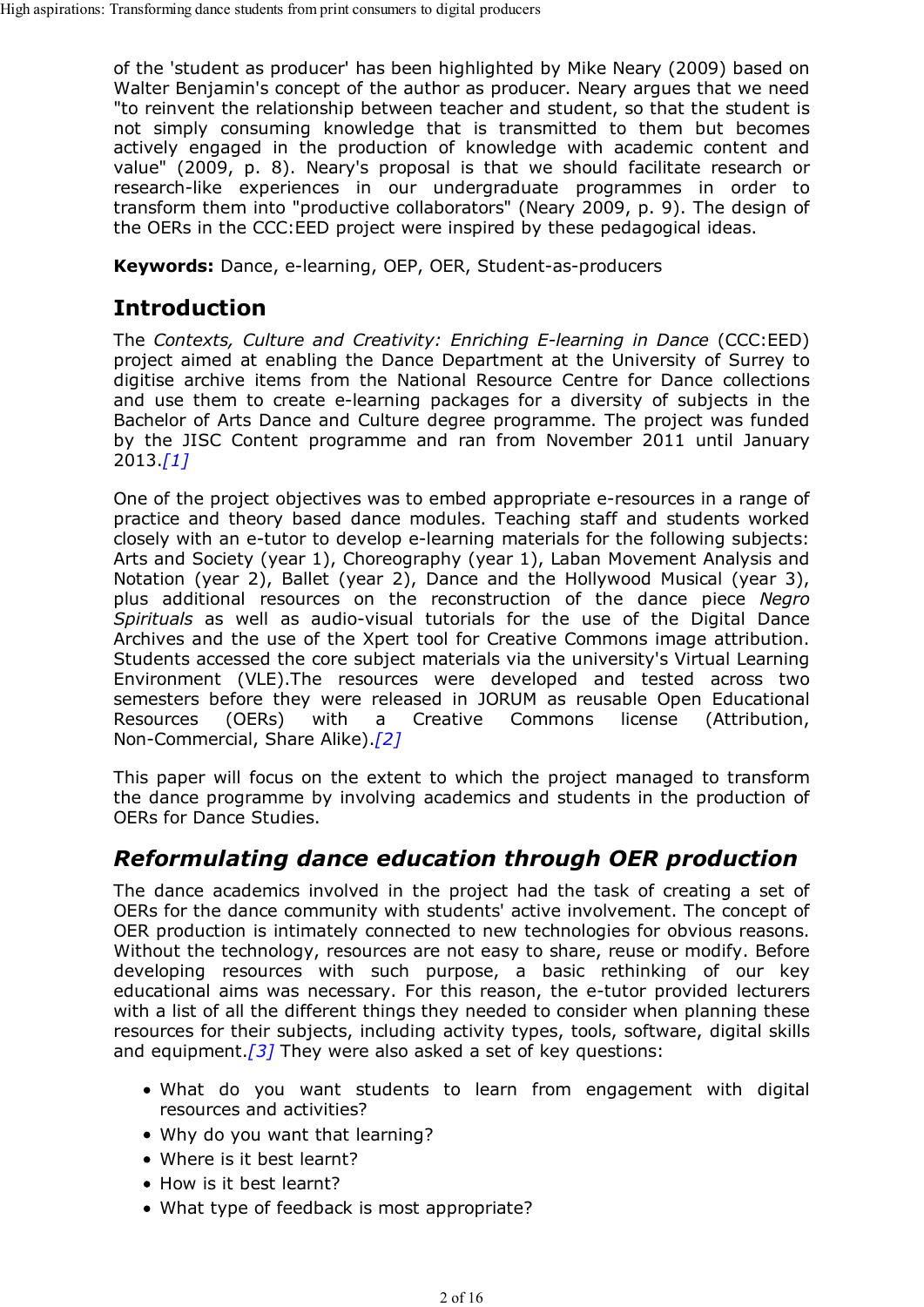It was essential to ensure that a student-centred pedagogical approach underpinned all the educational resources created, as well as that these resources reflected the student perspective. The idea was that technologies would support students' dance learning, as well as the development of digital and professional skills. The introduction of technology in the dance programme was also seen as an opportunity to increase student motivation which academics had identified as low in recent years. Technology use was seen as potentially very powerful in this respect. A previous project by academics at De Montfort University had reported on positive experiences for dance undergraduates using technology in creative practice (Doughty et al. 2008).

More specifically, the design of the OERs for digital dance in our project was inspired by several student-centred pedagogical ideas which technologies support particularly well (Figure 1).

Figure 1. A student-centred approach to dance studies (with roles and activities supported by technology)



A critical idea in our pedagogical approach to dance studies was Mike Neary's concept of the student as producer. He suggests that we need "to reinvent the relationship between teacher and student, so that the student is not simply consuming knowledge that is transmitted to them but becomes actively engaged in the production of knowledge with academic content and value" (Neary 2009, p. 8). His proposal is that we should facilitate research or research-like experiences in our undergraduate programs in order to transform them in "productive collaborators" (Neary 2009, p. 9). In fact, it can be argued that this idea matches beautifully with how dancers develop in their professional practice.

It is common for dance undergraduate students to be given the chance to be artistic creators, engage in some sort of evaluation and collaborate as dancers in performances, but less frequently they are given opportunities to construct knowledge, develop as digital literate professionals, engage in real research projects, or develop their autonomy as learners. Therefore the project was confronted with the additional challenge of how to facilitate the unlearning of old roles and the acceptance of a dance education based on "a core of generic skills at the centre of a collaborative delivery model […that] could enhance the effectiveness of performance-based training and maximize the potential for graduates to build sustainable careers relevant to their strengths and interests" (Bennett 2009, p. 33).

A first stage in the project focused on understanding technology based educational practices and expectations in the Dance Department and in similar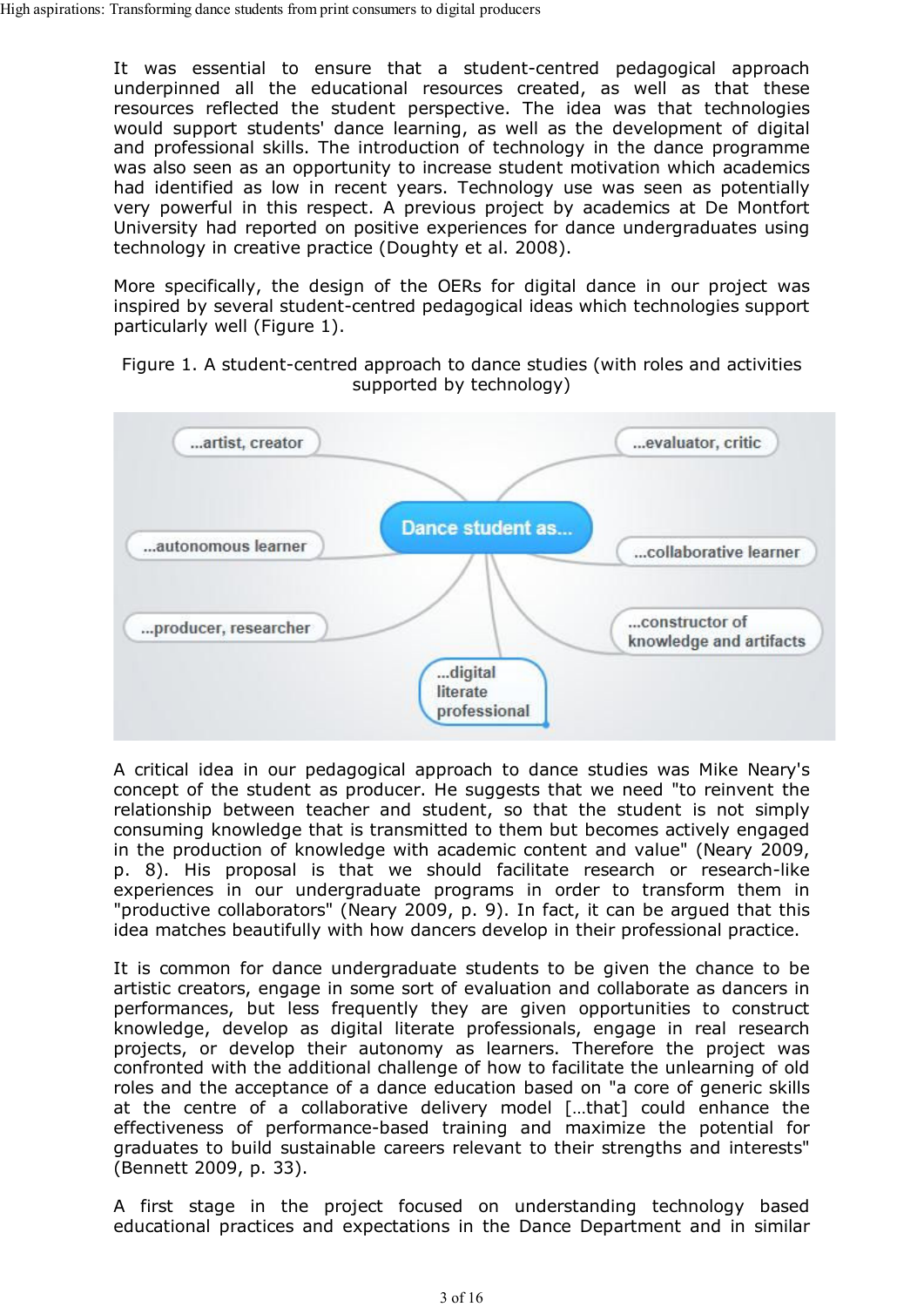programmes elsewhere. Desk research was carried out on already available online materials for dance, e-learning projects in dance and the literature around the production and reuse of OERs. A review of the teaching and research experiences and resources as well as initial questionnaire*[4]* distributed to all academics and students in the department helped produce a preliminary picture of knowledge, attitudes, obstacles and possibilities. In addition, briefing sessions on the objectives of the project were offered to ensure awareness and involvement at all levels.

The actual process of creating and piloting dance OERs was monitored throughout the project by the e-tutor with different methods. Firstly, online discussion forums dedicated to any aspect of the online activities were set up in each of the module websites. Secondly, frequent classroom observations were carried out in order to assess student and teacher engagement in the design and completion of the e-learning tasks. Thirdly, individual e-learning sessions to test out a number of digital tools were offered to volunteer students and teaching staff in order to ascertain issues of knowledge, trust, interest, and skill development using the technology.

Finally, an evaluation of the outcomes and impact of this study was conducted by analysing the data from various sources. We set up several student focus groups at the end of each term to gather further information about students' experiences of and views on the project activities. Also feedback was provided by a team of student critical readers of the e-learning materials. In addition, lecturers were asked at the end of project to record their reflections on the process of using technology in their individual subjects. Another important indicator has been OER reception by the dance community, by levels of interaction with the project website, statistical data from the repository, and feedback from dissemination visits to several dance institutions in the UK. As part of the evaluation, we also planned at the end of the project to invite all students and lecturers at Surrey to complete again the initial short questionnaire, but this did not happen in the end due to the departure of key members of the project team.

### **Point of departure**

At the beginning of the project, an online questionnaire was designed to gather information about the use of the VLE, the use of digital resources in the Dance Department, the level of private use of technology as well as perceptions around technology for dance learning. This information would help us understand where we were and take the necessary steps to achieve the objective of creating a set of relevant digital resources for sharing with the dance community.

The initial questionnaire had a teacher and student version. It was distributed to 16 lecturers (seven permanent members of staff and nine associates) and to all 128 students registered in the dance programme at the time. It should be noted that the great majority of lecturers and students were female. Responses were entered by eight (50%) female lecturers and 30 (20.3%) students, all also female except for one male student. Of those 30 students, 55% were first year students, 7% second year students and 38% third year students.

Responses to the questionnaire not only indicated a lack of clarity about concepts but also about which of the current educational practices in the department were examples of e-learning. Both lecturers and students declared making more use of the technology in private (social and personal use) than in their dance modules. They indicated only a few forms of e-learning as present in the dance modules, with a quarter of the participants expressing uncertainty about what would count as such. Open comments claimed that e-learning was happening almost exclusively in theory modules, and in limited ways: via email, the VLE, notational software (LabanWriter) and the university's webfolio tool (PebblePad). Email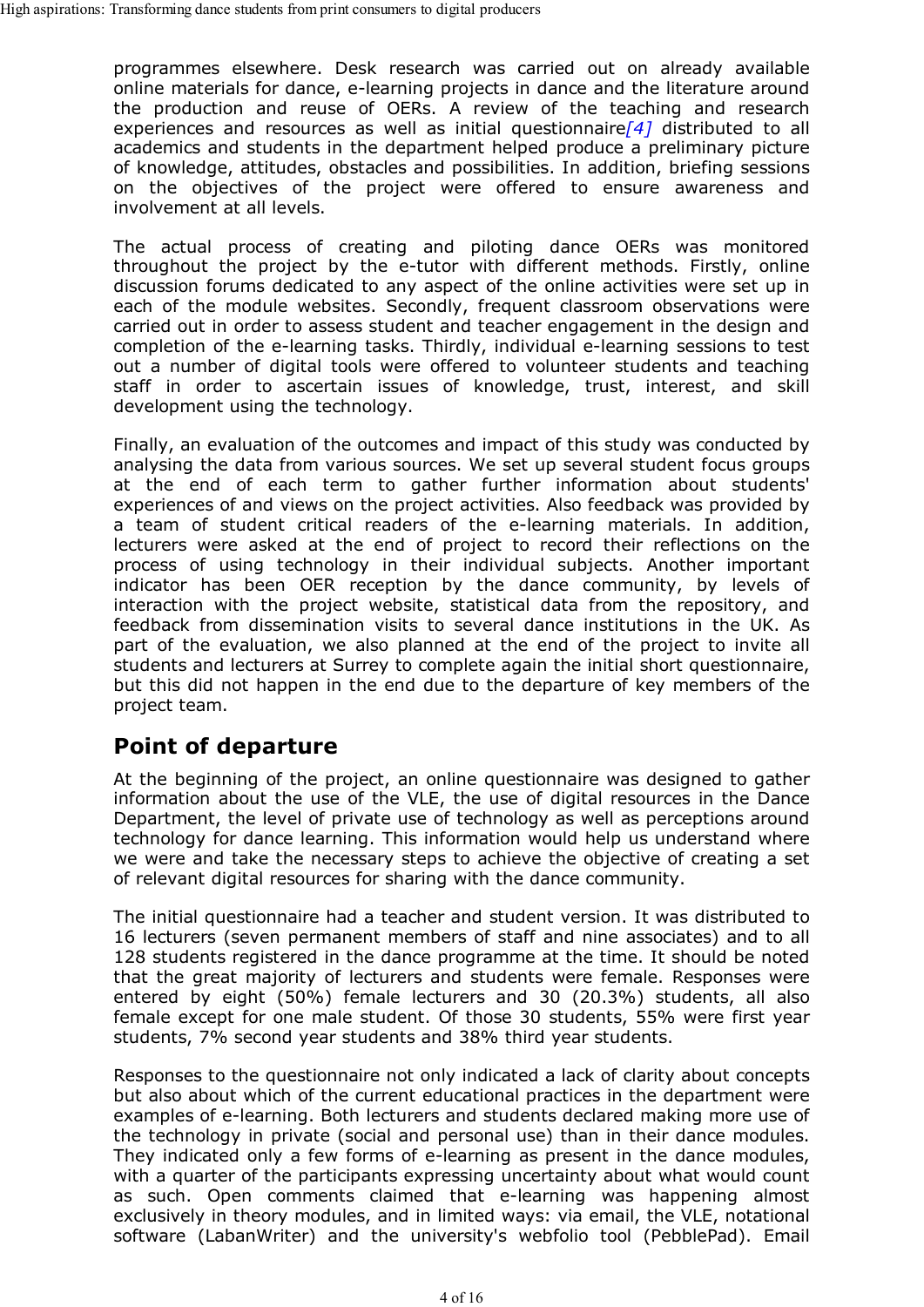messages and mobile phone texting were reported as the dominant communication tools for teaching and private use.

A closer study of the programme documentation and the structure and content of the VLE revealed that, while the use of technology was indeed very limited, basic common technology had been successfully implemented. This was confirmed later in classroom observations. For instance, the presentation software PowerPoint and CD/DVD players were at the time widely used by lecturers and students in most subjects. However, it was also noticeable that there was no educational use of forums, blogs, wikis, quizzes, social networks, referencing software and so on. What became clear was that neither the technology freely available on the internet nor the various tools and devices offered by the institution (e.g. film and audio equipment and software, referencing tools, learning object creators) were being adopted for educational purposes in the dance programme. Only a small proportion of academics were utilising the VLE but mainly as an archive for depositing general information and readings. Moreover, the VLE was organised in a set of folders and subfolders which required too many clicks before students could access the relevant files. As it has been reported in other studies, these results can be directly connected to the fact that "experienced teachers in the system lack the foundation for teaching an integrated arts and technology curriculum" (Gouzouasis 2006, p. 7). Indeed, teachers' lack of familiarity with digital knowledge and skills, particularly in the applications to educational contexts has been identified as a main concern (Trinder et al. 2008). However, as we will see, other factors could be also linked to this situation.

Students' attitudes and expectations about technology in their formal studies did not show more confidence before the project activities. When asked to express an opinion on having an e-learning component in the dance modules, almost half of the students (46%) were not sure with a similar percentage (43%) who declared that they were interested, and a minority (11%) who appeared reluctant to enter the e-learning road (Figure 2). Interestingly, although more than half (62.5%) of the lecturers responded to be in favour of e-learning activities, and only a small minority (12.5%) who did not know whether it would be a good idea, a quarter (25%) expressed to be against it.



Figure 2. Students' response to question 4 of the initial questionnaire

The picture that was emerging from the initial evidence was that dance was being constructed as a performative discipline based on bodily experience, practical knowledge, understanding and skills, but detached from technologies.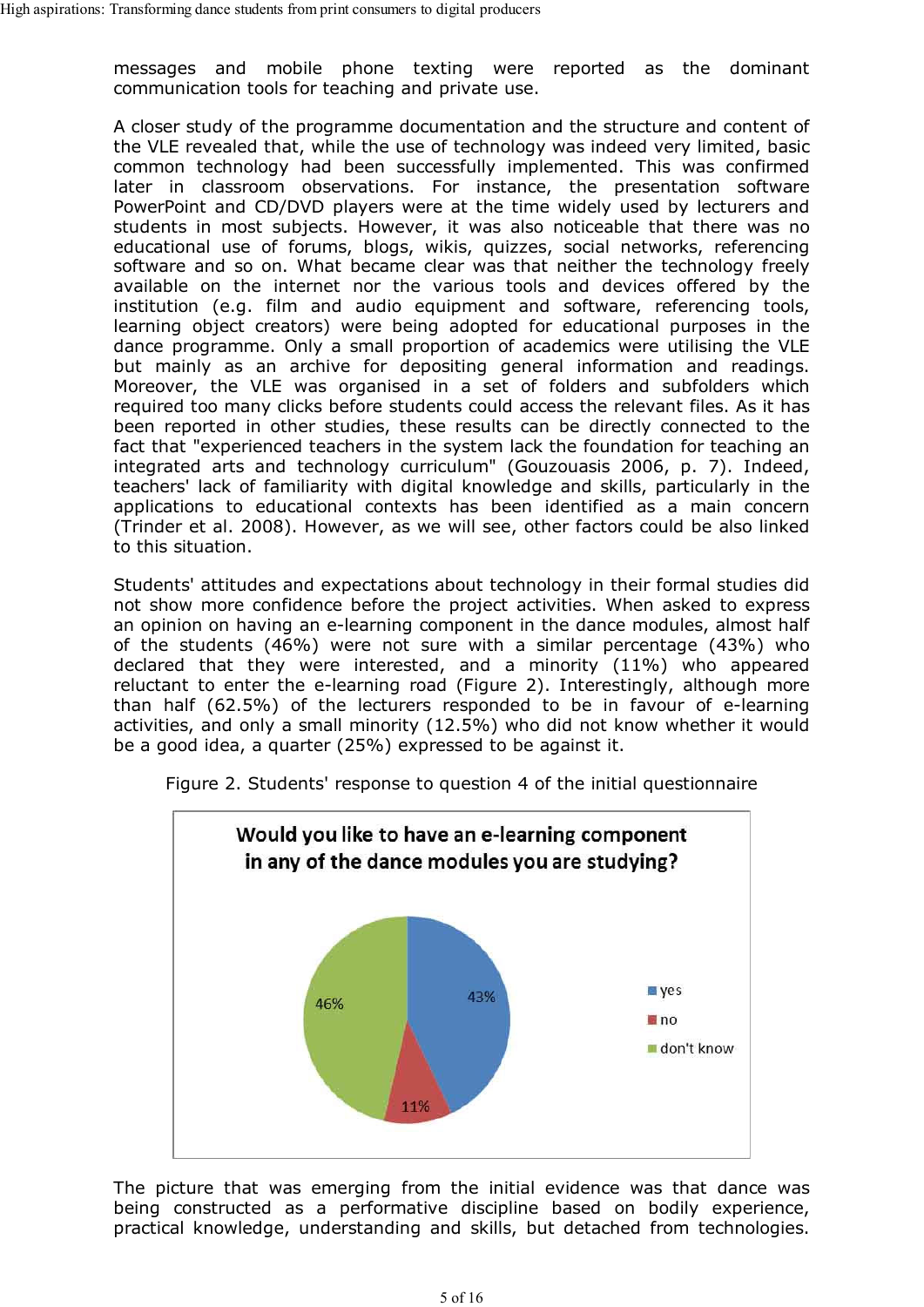As one student put it:

'Dance for myself [sic] is about thinking practically. Sending a message practically not written or through technical way [sic]. Personally I believe dance to be a physical contact that evokes something in someone else. Not something that needs to be pushed into the technical world.' (Student open comment in initial questionnaire)

The initial data collected in this project concurs with results from the report about ICT expectations in Higher Education Institutions in the UK, focusing on first year undergraduates' attitudes towards technology. The study highlighted a higher proportion of arts students (as opposed to those in sciences) expecting good ICT support, not wanting to use technology, and avoiding online submissions (Ipsos 2008, 11). It also reported that art and design students have the impression that the technology offered in their courses is "less advanced" compared to the technology used in other non-arts courses (Ipsos 2008, 23). Previously, the 2007 research on the scope of entrepreneurship and professional practices in dance across the Higher Education sector (Burns 2007) acknowledged IT skills as necessary for the professional dancer, however dance programmes did not report incorporating these in an explicit manner.

It is important to highlight here that the dance profession has embraced technology in many ways for the conception, design, performance and recording of dance pieces.*[5]* In fact, it has been acknowledged that "dance has taken the lead, among the theatrical arts, in absorbing technology as a creative tool, affording dancers and technologists the opportunity to explore interactive environments, virtual places, and integrated methods that have shifted artistic process." (>Birringer 2002, p. 85). Dance education, however, has been slow in incorporating relevant technological developments and therefore is preparing students inadequately for the professional world.

In the first decade of the 21st century a few efforts to teach dance using new technologies (Anderson 2012, Andrews and Thoms 2008, Caldwell and Milling-Robbins 2007, Cherry et al. 2003, Penrod 2005, Popat 2002, Stock 2004), and working towards a digital dance curriculum (Risner and Anderson 2008) have been made, mostly from universities in the United States. It is evident that there has been an increasing awareness of the need for a wider range of skills in dance studies, although information literacy, ICT or digital literacy skills are not yet systematically developed.

#### *Feelings, attitudes, and expectations*

The results of the study reported here showed that there was an evident tension between the implementation of an ambitious student-centred approach and the lack of desire from dance students to act as producers, collaborators and constructors of an innovative curriculum supported by technology. Passivity and resistance was demonstrated in different forms. For instance, when given the choice, only eight choreography students out of 42 attempted to work on a digital artist sketchbook. The great majority of students did not accept learning designer roles, or make use of the suggested technology. Nor were they willing to suggest ways of and tools for learning. In other subjects, some students refused to do any of the online activities, others gave up at the first (technological or content related) hurdle, some would not engage in any of the proposed collaborative activities. Most made a strong connection between being assessed and completing the tasks, failing to recognise (despite explicit references in the programme) the importance of the means themselves and the skills they would develop by being active contributors. A repeated message from student participants in this project was that if there is an explicit requirement to use technology, they will use it, particularly if it is an assessment requirement. However if in their dance subjects they are not expected to engage with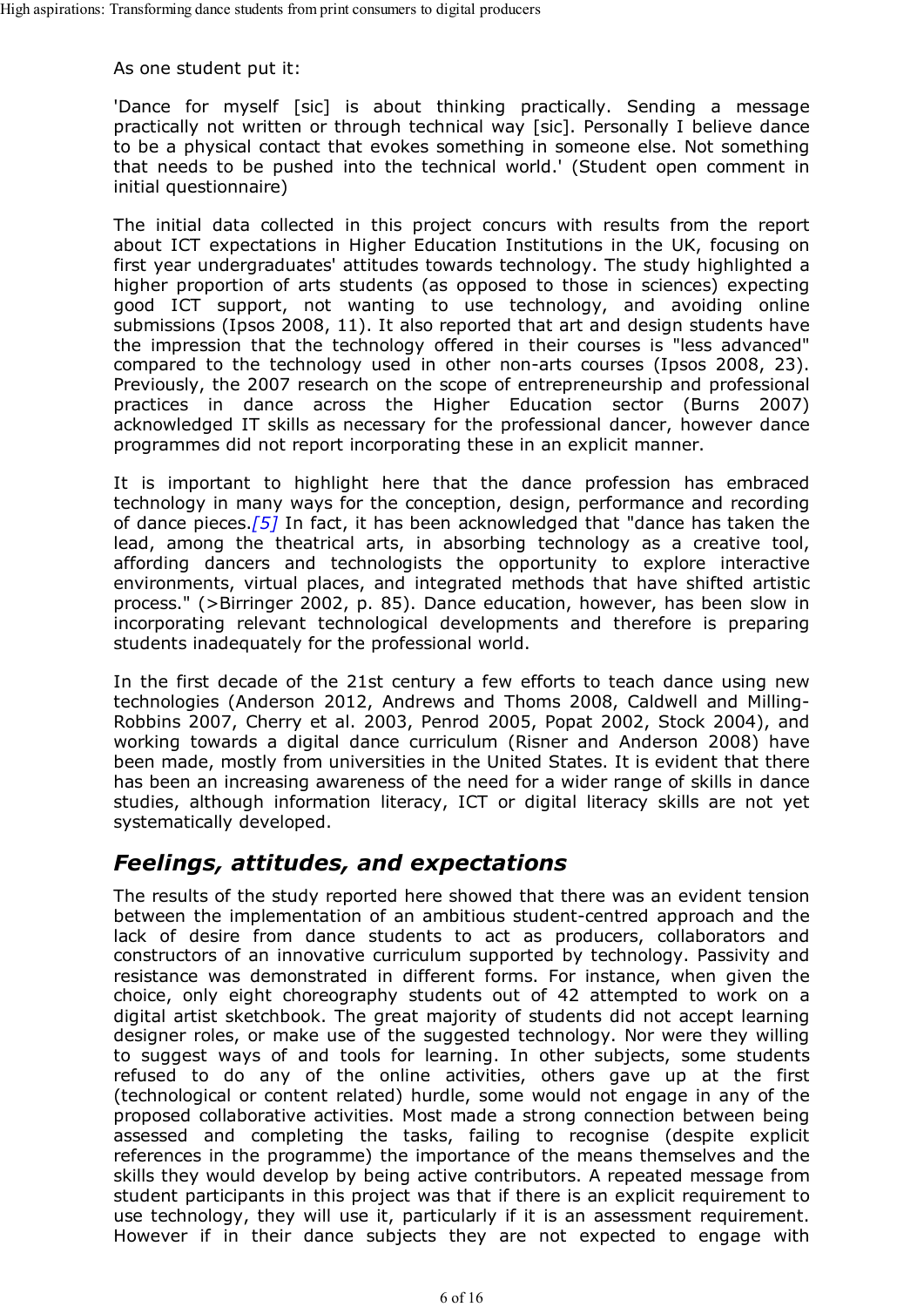technology, they won't do it on their own initiative, whatever the extent to which they use technology outside their formal learning.

When given the opportunity to express their views on the use of the technology in their dance programme, the main requests from students were:

- Consistency of digital expectations along the programme.
- At the beginning of the term more guidance on expectations about the use of technology.
- Tutorials on how to use the new tools.
- Opportunities to try out new tools.
- More texts available online.
- More podcasts of the lessons.
- Make all online activity a requirement.

As it can be appreciated, these points still reflect students' perception with the teacher at the centre of the production of the curriculum and resources. Although a complex theoretical focus seemed pertinent at the beginning of this project, the mind-set reported by students from the start proved difficult to change. As it has been pointed out, "while educators might engage in critical pedagogical practices that contain liberatory messages, sometimes the students greet this information with hesitance" (Caldwell and Milling-Robbins 2007, p. 29). Despite the fact that professional dancers are indeed productive collaborators and creative investigators along with choreographers, dance students in our department seemed to adopt a very different role; they resisted a new learning dynamic supported by technology in the context of their formal studies. We realised that the implementation of these educational ideals was going to take time.

A number of factors can be connected to students' lack of involvement. In general, the novelty of the approach seemed to be overwhelming for most students. The reasons reported were mostly related to the use of technology rather than educational reasons, although clearly, as it has been already mentioned, both types of barriers had an impact on their attitudes and behaviour. Students highlighted a number of issues related to their resistance to engage with the project activities. These include lack of knowledge and familiarity with some software and tools, getting used to the new VLE, feeling "safer" to continue working with print and paper-based resources and assignments, irrelevance of technology use to their dance learning, fear (in collaborative tasks) of modifying contributions from others, difficulties accessing equipment, getting connected and accessing some external sites which needed a new account creating or signing in. One of the lessons we learnt in this project was precisely about decisions regarding the use of external tools and sites as opposed to those provided by the university. In our experience students were more reluctant to work and interact outside the confines of the VLE.

To the above list of issues students also reported lack of time, extra effort and work, as well as low involvement of the other peers as reasons for not engaging with the learning opportunities offered by this project. Some specific comments students made in the focus groups about how they felt are as follows:

*'I felt it was extra work, as there is a lot to do on it. It took a lot of time to get everything work correctly.'*

*'I feel it is safer and easier [to submit paper copies] because I wouldn't have to worry if they did not get my email or if there was a problem with sending it.'*

*'The main difficulties were in understanding how to contribute to the mind map*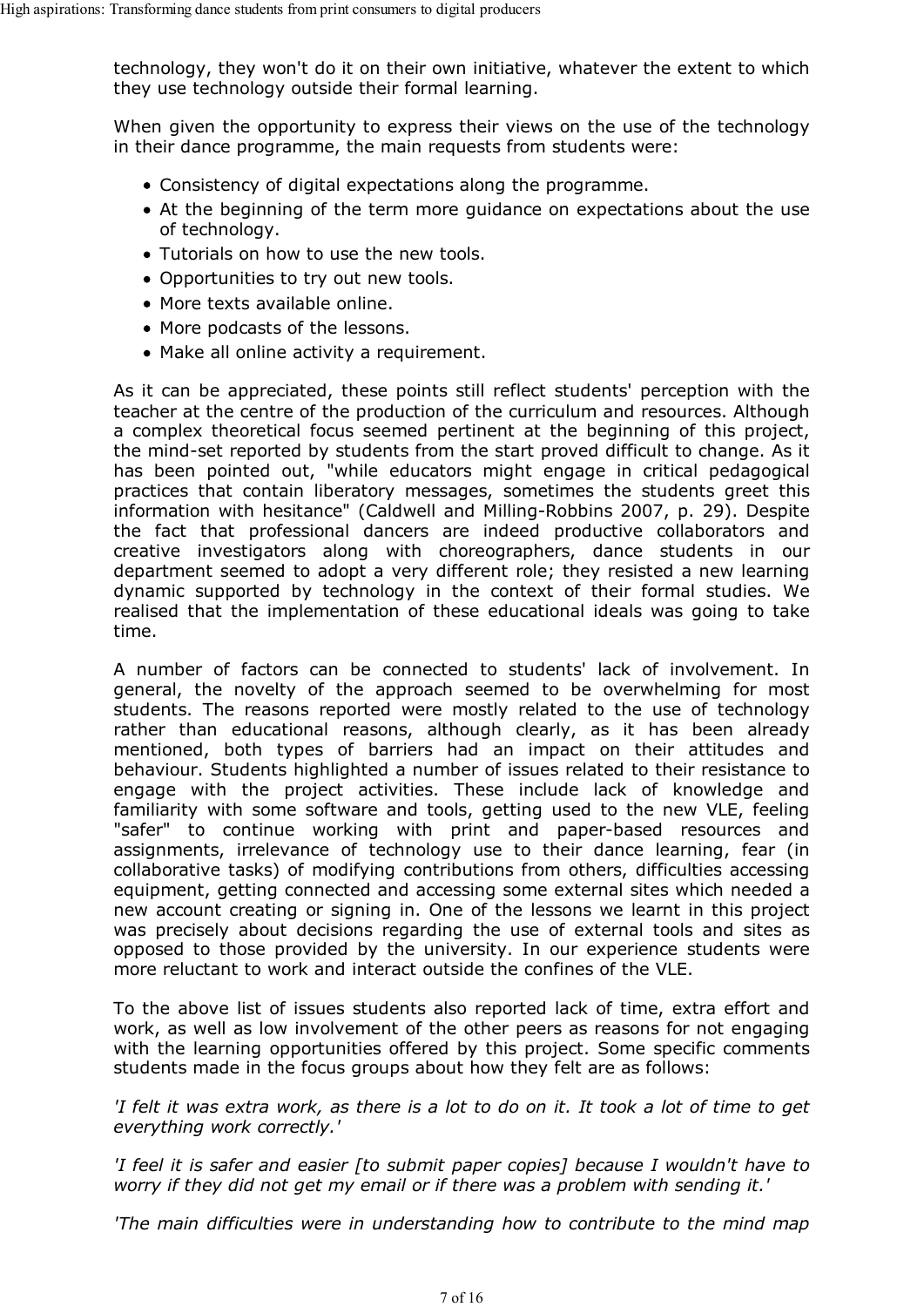*without editing someone else's work by accident. Also basic things like copy, paste, etc. were difficult to find at first and then also difficult to work because they were using a similar format to, for example, a word document.' (Student focus groups)*

In fact, there were difficulties not only for students but also for lecturers. There was insecurity and uncertainty from academics who, on the one hand, as 'digital immigrants' (Prensky, 2001) were themselves in the process of learning to develop online resources for their subjects; on the other hand, they also had the task to adapt to new roles. Understandably, without much time or training, staff did not want to plunge fully into the new blended approach, neither did they feel confident managing it. The experimentation with digital tools in a selection of subjects was mostly limited to volunteering students because it was perceived by teaching staff as too risky to implement, especially when activities were connected to assessment. Classroom observations revealed some attempts of facilitating greater control to the learners, but decisions on activity design continued mostly under the control of lecturers, making it difficult to transform roles and behaviours. Student feedback was welcomed and encouraged by lecturers but all in line with common educational roles.

Most of the designed tasks were to be completed outside lessons with some aspects that could be expanded and further discussed during class time. For instance, students were invited to participate in collaborative digital walls in the Arts and Society module and mind maps in the Ballet module.*[6]* In these activities they had to search for information, summarise it, make links with it, and share it (Figure 3).





Just by participating in these online tasks, students were producing together a visual whole of knowledge in one area on an open digital space which offered a wider dialogue with others.

Those students who got involved in the project were clearly motivated learners who expressed a high level of satisfaction completing the digital tasks. An important aspect reported among those students, was the links they were able to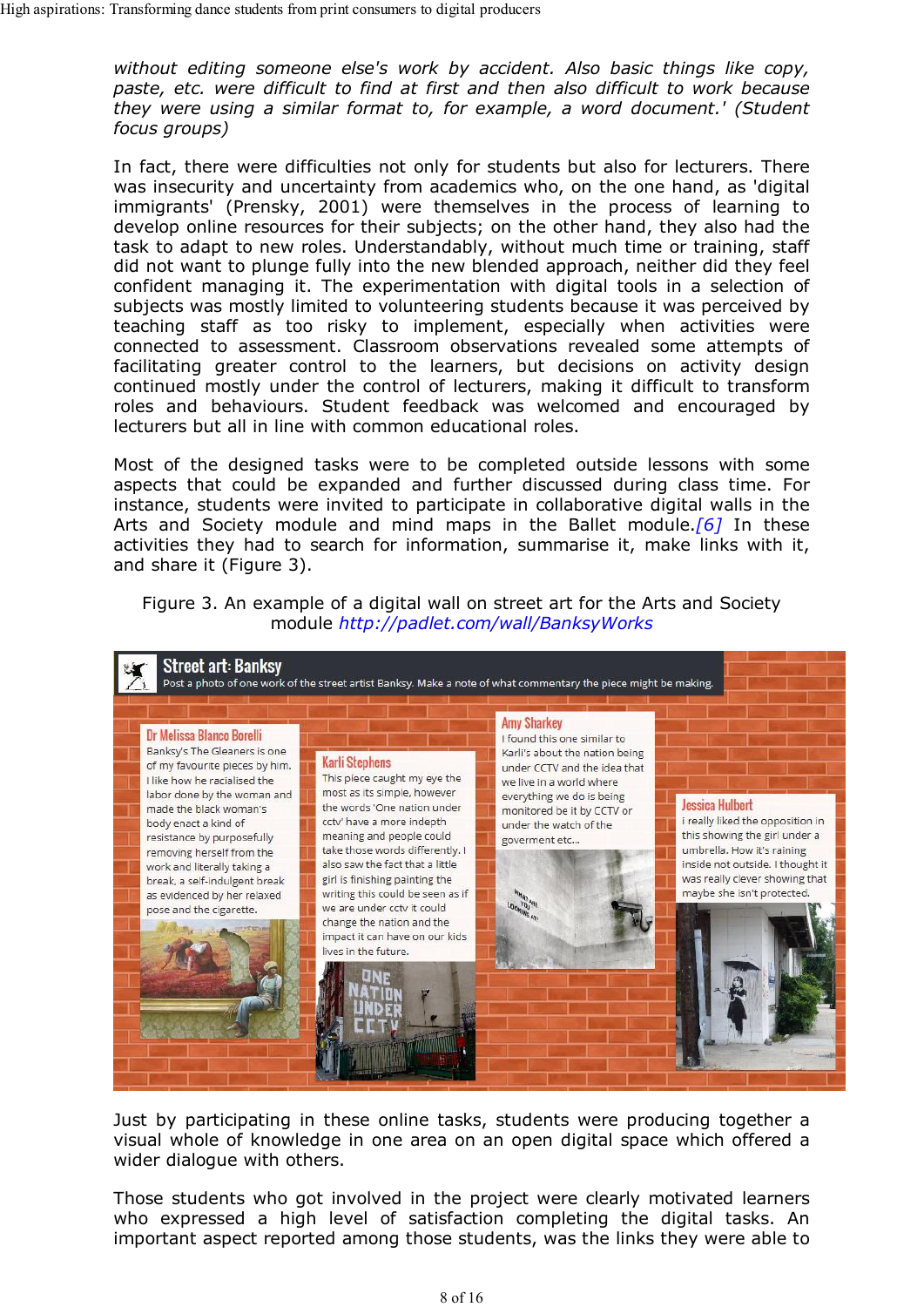make between theory and practice with the support of the technology:

*'It has made me think more about the engagement with my practical work.'*

*'I found linking readings to practice and finding creative ideas.' (Student focus groups)*

Some of these students pointed out that the digital tools had facilitated the connection of ideas as well as the integration of multimedia, although one student commented on the fact that she did not feel technology helped more with reflection than when working with pen and paper.

It has been acknowledged that, "in dance technology education, there is a unique set of opportunities to present innovation in the context of tradition that might increasingly reaffirm creativity, discipline, and the centrality of the body in motion" (Risner and Anderson 2008, p. 119). Artistic creativity was particularly evident in those who had engaged with the presentation of a digital choreographic sketchbook. This was an invariant assessment task, i.e. an assignment that could be used year on year without modifying the instructions. The activity itself encouraged students to work autonomously and in collaboration, to carry out research for the exploration of creative choreographic ideas, and to use an online presentation tool.*[7]* Departing from the same set of instructions, students produced a range of very different highly sophisticated versions of their solos and duets in their artist sketchbooks. One student felt that the templates provided by the software were not suitable for what she wanted to achieve so she created, on her own initiative, a template replicating the look of a complementary paper handbook she had produced during the first part of the module. Some students made useful links in their choreographic handbook between other practical classes (ballet and contemporary; Kathak and contemporary.) Those students who engaged with this task commented that they like freedom of choices and do not want to be directed too much or limited by restrictive task instructions. They felt a deeper learning process of making choreography is achieved when the can reflect on thoughts processes and engage in conscious decision-making. For example, they agreed that they prefer to look for their own duets rather than having a choice of duets proposed by the teacher. This result coincides with experiences of students elsewhere. For instance, students producing a digital dance portfolio at Wayne State University in the USA:

*'were often more self-motivated and engaged because the content of their digital portfolio is a clear and direct reflection of themselves and their aesthetic values. Within this pedagogical approach, technology enhances dance learning in more meaningful and resonant ways for students' (Risner and Anderson 2008, p. 121)*

Indeed, lecturers in higher choreography modules reported evidence of deeper intellectual engagement from those students who had been involved in digital choreographic sketchbooks in the first part of the project.

It is important to point out that, halfway through the project, the university changed the VLE from a Blackboard learning environment to another commercially available, Desire2learn. Within this new platform, the Faculty of Arts and Human Sciences developed a more attractive interactive interface for their modules. The new environment offered a more user-friendly web space for each module that became a point of reference for students. The new module websites facilitated a more blended approach to dance education where news items, discussion forums, various learning materials and library links helped transform learning independently and in collaboration with others. The VLE design also started to change how communication was conducted between staff and students, and supported the introduction of an e-submission process for assessment tasks. The new platform clearly gave a solid ground from which to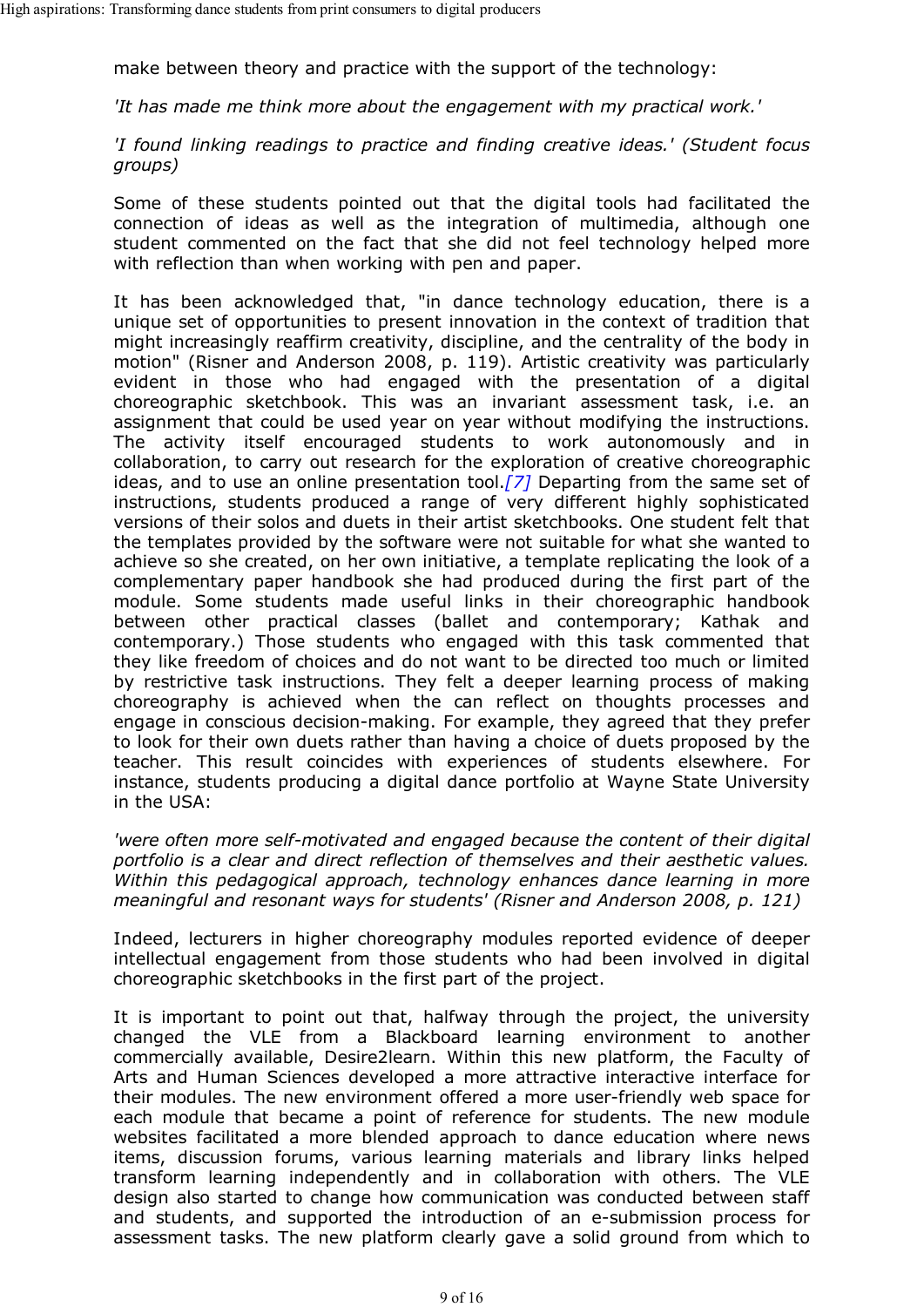start articulating e-learning materials for the dance programme during the second part of the project.

The project has made evident some of the challenges, needs and opportunities that arise from aiming at encouraging the adoption of innovative technologies and new roles in education. Findings from this e-learning initiative have revealed, on the one hand, obstacles related to educational expectations (such as content responsibility and degree of learning autonomy and control), attitudes and motivation, levels of digital literacy (including lack of awareness of adequate copyright practices, and of online help), accessibility to technology, and perception of the role of technology in formal learning in theory and practice based dance modules. Designing and testing these dance OERs has also highlighted a number of needs regarding institutional involvement and technological infrastructure. Adequate support involves commitment to technology training and support, acquisition of relevant software, effective design of the VLE interface and interactivity. On the other hand, findings have also exposed greater flexibility gained with the use of technologies (for sharing and communication), unexpected creativity from students while manipulating digital tools, and a transformation of both classroom-based and independent learning.

## *A trajectory towards openness*

The *CCC:EED* project allowed for testing and experimenting with the extent to which both practice and theory based dance subjects could benefit from making academics and students engage with innovative technologies and design a diversity of activities around them.

The significance of the process of producing those OERs for dance could be summarised in the following four observations:

**Firstly**, they constitute a departmental wide effort to distribute a large amount of dance educational resources. If one looks carefully on the internet, one will certainly be able to find a variety of open resources that could be used for dance studies. From a multitude of dance videos of professional and amateur dancers to a range of images and texts, there is some choice of reusable (although mostly non-derivative) materials. However, it is far more difficult to find complete activities, assessment tasks, or full courses specifically designed for dance studies. The hope is that the OERs would be inspirational to many dance educators.

To date the dance community has hardly shared any educational content as such. So far there is no evidence of wide interest in or reuse of these resources. Statistics on the *CCC:EED* resources in JORUM show a few months after the release of the OERs produced by this project that these have been seen in 28 different countries from all continents, but numbers of individuals accessing them remain very low. These have been so far a total of 322 views with 245 downloads of 10 different items.*[8]* The most active periods being the end and beginning of the academic year, i.e. June and September, when lecturers have time to think of materials for the new student cohorts (Figure 4).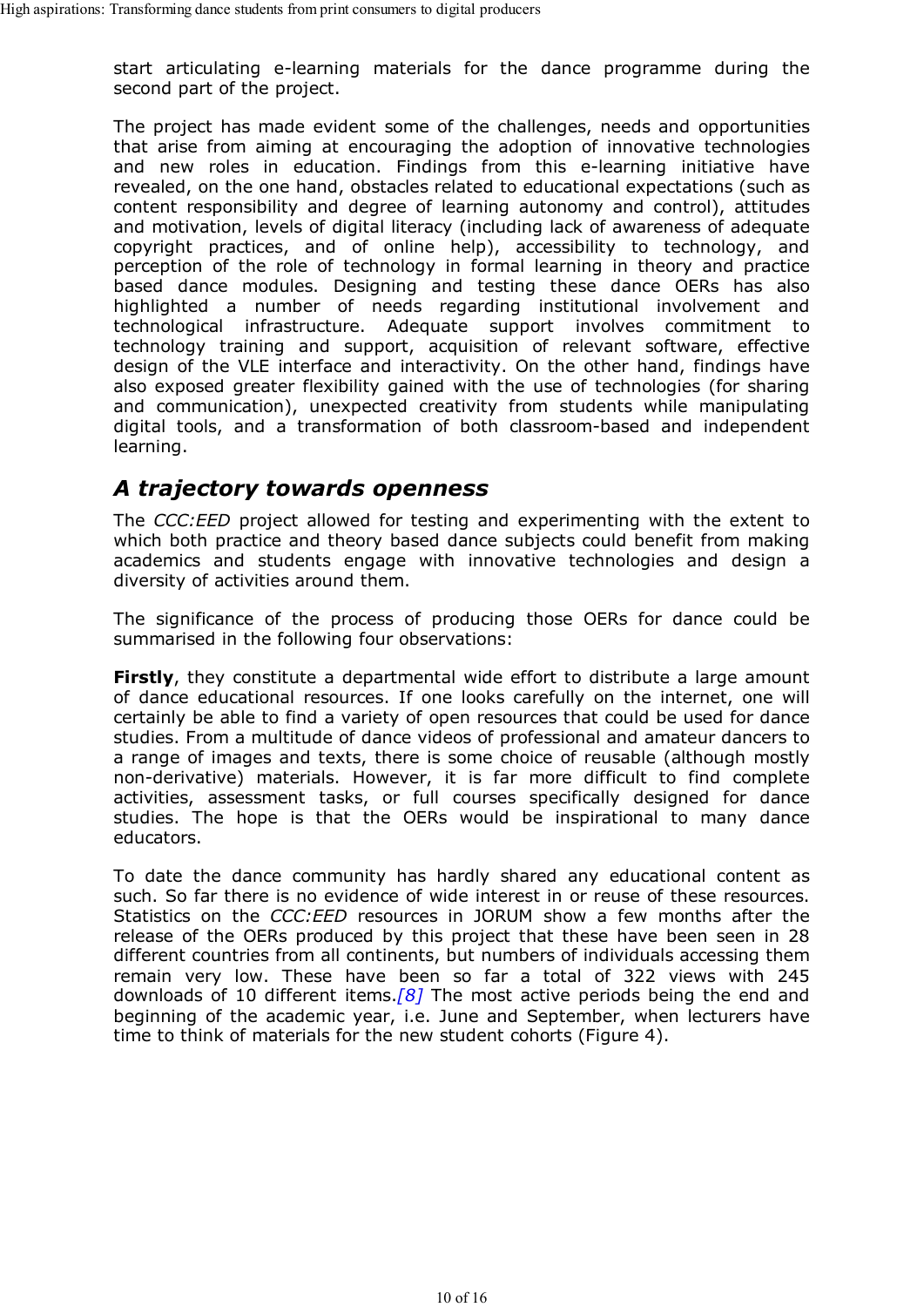

Figure 4. Views and downloads of the CCC:EED project dance OERs in Jorum

Not surprisingly, these views and downloads were concentrated in the USA (with a total of 233 times) and the UK (169), followed by India (22) Canada (15) and France and Germany (13 times each). As we pointed out earlier, the USA is clearly a leader in introducing technology into the dance curriculum, an action that could lead to OER production and awareness. The figures of activity in Jorum from the USA indicate that some teachers and learners are looking for resources to use. However, it is not possible to know whether the views are incidental or if they are reflecting an interest from actual dance educators and learners. Downloads, however, could be more directly connected to purposeful and focused searches. It is important to note that there has been no rating or evidence of access to these resources from any of the other repositories where we made connections (Merlot and OERcommons.) Interest in the UK could be related to the project dissemination visits arranged in five dance institutions in the UK. The visits made clear that, in general, dance academic staff was neither aware of the concept of OERs or of educational repositories, and therefore that the dance community in the UK is still quite inactive in this area.

Lack of dance OERs production should be linked to lack of OERs available, and this in turn should be linked to lack of searches. Similarly, there was an evident lack of engagement by the dance community with the project website which included a blog and a resource area. Perhaps this could also be explained, at least to some extent, by the current perceptions of what the study of dance entails, as well as current educational practices in dance programmes, as revealed by this project.

The hope is that this project's educational intervention, using a range of technologies for the production of OERs, would be inspirational to many dance educators around the world. It seems that dissemination activities have a certain impact, but these are clearly not sufficient to break the vicious circle, other interventions such as the initial support of a specialist e-tutor on site, institutional support and training activities would be needed for a real transformation of a dance programme.

**Secondly**, the production of the dance OERs for this project has been an extraordinary team effort which has consisted of speedy up skilling of digital literacy by academic staff and students. In this process, participants became aware of issues such as content responsibility, authorship, copyright law and Creative Commons licences, as well as accessibility. These aspects were made explicit in the resources to support other users' awareness. The OERs produced for the *CCC:EED* project contain a range of materials and activities for and by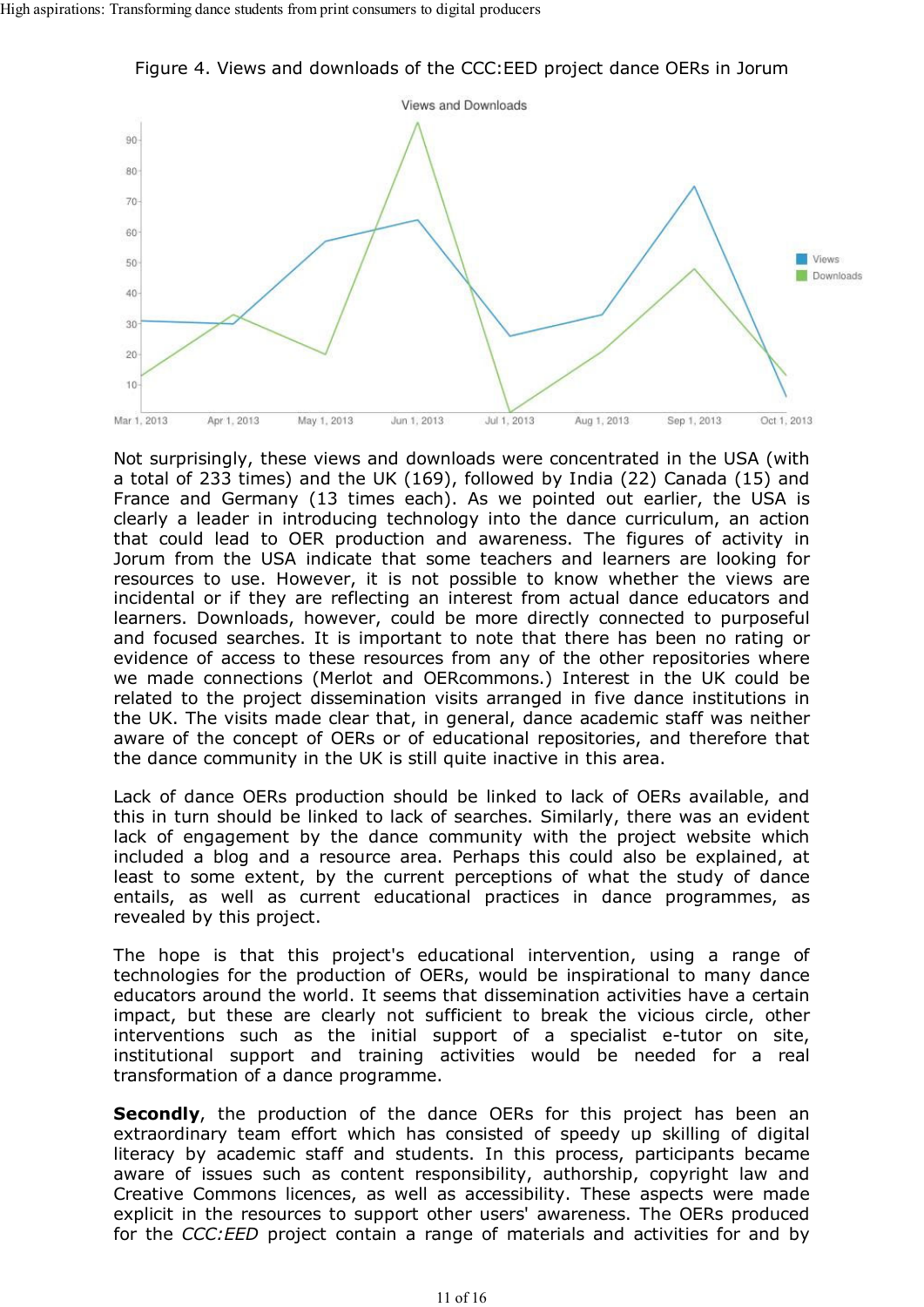dance lecturers and undergraduates. They combine both newly created and freely available resources. They make use of new podcasts and tutorials, as well as online texts and archives, such as the Dance Digital Archives website. The audio-visual and visual resources include more than 3,000 digitised materials from the National Resource Centre for Dance collections, photographic images from the dance staff's personal collections and videos, presentations, mind maps, and digital walls produced by dance students (Figure 5).

Figure 5. Digitised image from the Eilean Pearcey Archive, National Resource Centre for Dance



The learning packages released by this project include:

- teacher notes with a description of the background, materials, aims, learning outcomes and tools;
- instructions for students on how to complete the tasks;
- ideas for additional or complementary tasks;
- links to relevant student samples or other relevant online resources;
- a list of recommended readings and audio-visual materials.

The release of these dance OERs in several repositories will provide a unique opportunity to monitor in the long term whether the dance education community has taken notice.

**Thirdly**, the methodology behind these dance OERs is based on principles of connectivity (Siemens 2005). The resources establish a close link between active reading, reflections, articulation of knowledge through creative processes and learning in the studio or classroom, bridging theory and practice which leads to an appreciation of how these connections allow for new developments in pedagogy, performance and practice. By the end of the project, these connections were becoming clearer:

'Bringing in the e-learning task made me think of the skills you require as a real choreographer. I started thinking about my subject as a professional project.' (Teacher interview)

'When we heard first, oh yeah, we are doing online activities in ballet, how is that actually gonna to be helpful at all? But it has actually been really helpful…I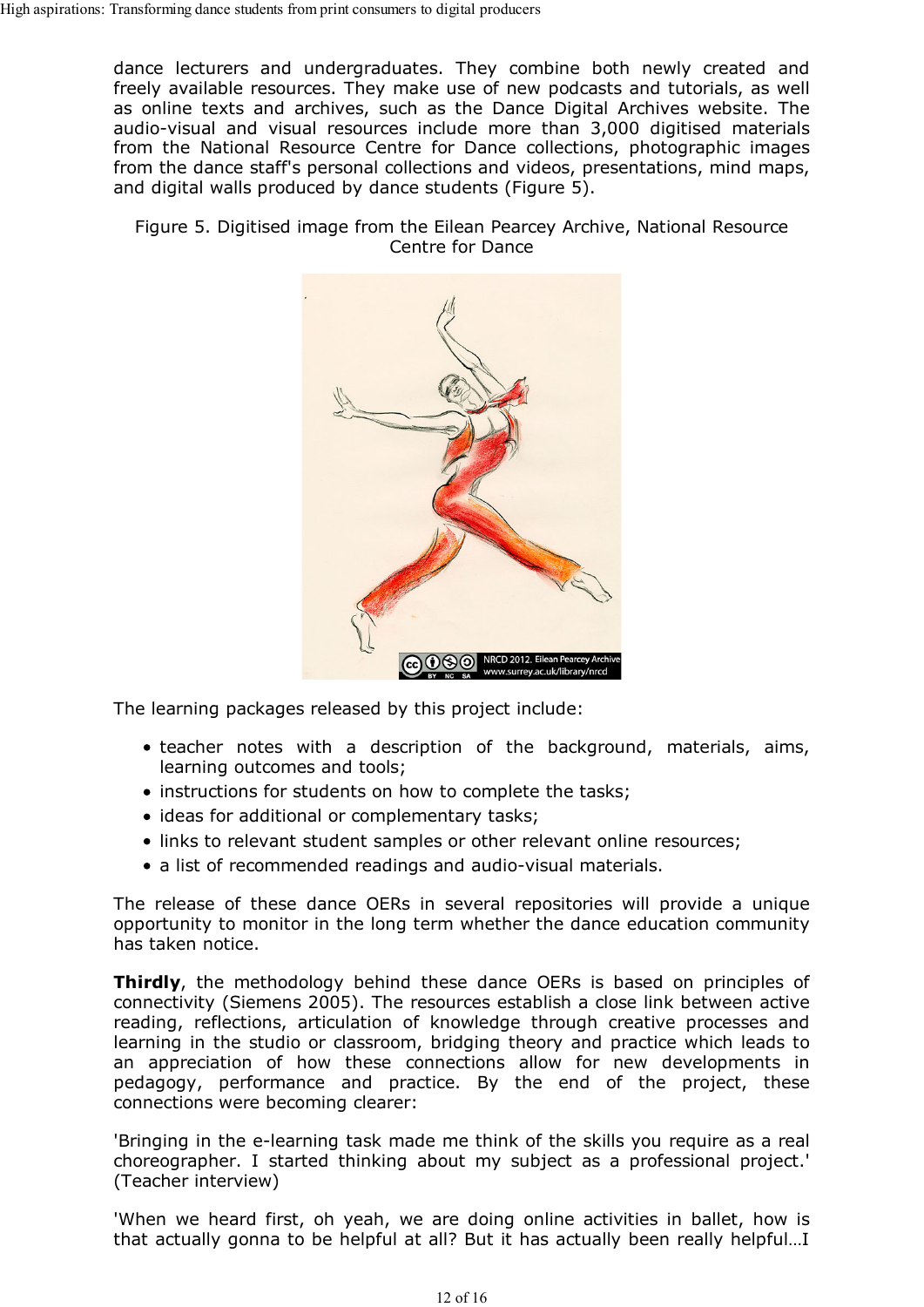do look at them afterwards.' (Student focus group)

Also, in relation to this point, the OERs invite producers and users to engage with technology supporting the development of interrelating digital literacy skills and professional skills. In addition, the resources connect formal and informal learning by drawing from students' experiences beyond the educational setting.

**Fourthly**, the process of creation of these OERs initiated a transformation of the dance curriculum at Surrey. The conception, creation, testing and reflection on the resources brought about an unexpected rethinking of the dance programme content, objectives, assessment and delivery.

The introduction and testing of various e-learning tasks supported a move from a learning model of low pedagogical level of openness with a focus on knowledge transfer towards a medium level where learners influence objectives and methods (Figure 6).

| Figure 6. Matrix 1: Constitutive elements of Open Educational Practice (OPAL |  |  |  |  |
|------------------------------------------------------------------------------|--|--|--|--|
| 2011, p. 3)                                                                  |  |  |  |  |
|                                                                              |  |  |  |  |
|                                                                              |  |  |  |  |

|  |                       |                                                                                                                                | <b>OER Usage</b>               |                                                |                                               |
|--|-----------------------|--------------------------------------------------------------------------------------------------------------------------------|--------------------------------|------------------------------------------------|-----------------------------------------------|
|  |                       |                                                                                                                                | Low<br>No OER (re-) us-<br>age | <b>Medium</b><br>OER (re-)usage or<br>creation | <b>High</b><br>OER (re-)usage<br>and creation |
|  |                       | <b>High</b><br>Social practices, Collabora-<br>tion, Sharing (Reflection in<br>action),<br>"open" objectives<br>.open" methods |                                |                                                |                                               |
|  | Learning Architecture | <b>Medium</b><br>Dialog, Procedures, Rules<br>(Know-how)<br>"closed" objectives<br>"open" methods                              |                                | Increasing OEP                                 |                                               |
|  |                       | Low<br>Knowledge transmission<br>(Know that)<br>"closed" objectives<br>"closed" methods                                        |                                |                                                |                                               |

During the course of the project, the Dance Department went from a culture of paper-based resources to a wide production of digital resources, that is, from the distribution of print materials (photocopies and pdf files) to the co-creation of online activities for personal reflection, self-testing and collaboration. Dance academic staff members are now committed to incorporate e-learning and digital literacy into the dance curriculum which will be the foundation to new educational practices. In addition to practical workplace experiences in their programme, by engaging with digital resources and tools, students can complete authentic activities in dance, and become real artists and creative producers of reusable items.

#### *Next steps*

This project has constituted a first step towards the opening of educational practices in the Dance Department at the University of Surrey. It offered a rare opportunity for dance lecturers and undergraduates to engage in the production of OERs.

In order to consolidate the initial impact of the project and ensure successful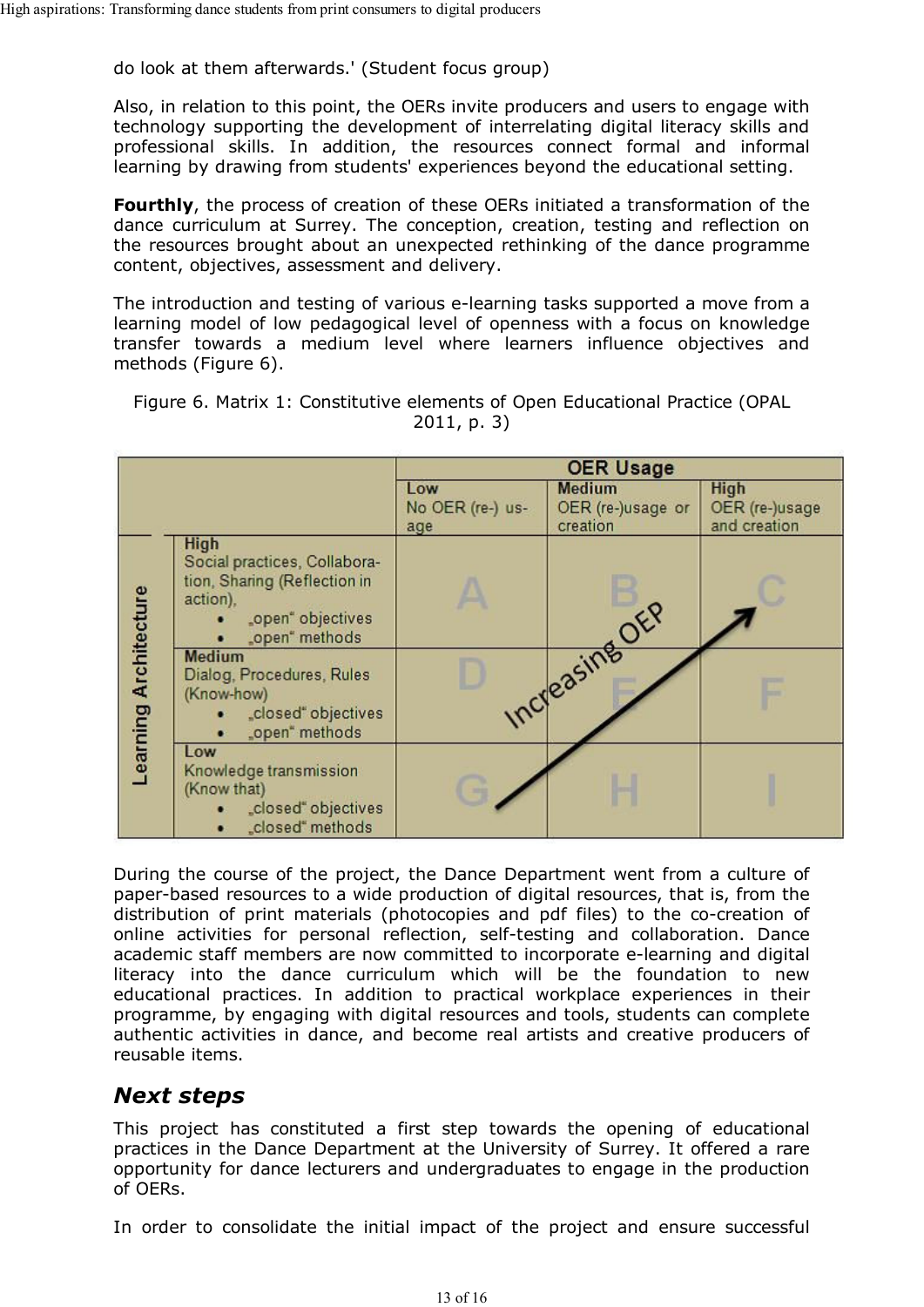implementation of e-learning, the department will be working towards the following:

- a department-wide reformulation of the dance programme for embedding digital literacy at all levels in the curriculum;*[9]*
- establishment of coherent policies and practices around e-learning, including feedback processes and criteria for both formative and summative assessment tasks;
- extensive use of the VLE for effective communication, teaching and learning;
- collaborative development of further OERs for dance studies;
- articulation of a full student-centred pedagogical approach where students become more confident and more in control of their learning by using innovative technologies to carry out meaningful tasks

The real aim of this engagement with technology is, in the long term, dance staff and students' transformation into creative digital authors, not only for educational purposes but also for professional ones.

Finally, future research would need to look at issues such as the extent to which e-learning contributes to and differs in theory and practice based dance subjects, and how dance OERs are being shared and reused by the educational community.

### *License and Citation*

This work is licensed under the Creative Commons Attribution Licence *http://creativecommons.org/licenses/by/3.0/*.

#### *References*

Anderson, J. D., 2012. Dance, Technology, and the Web Culture of Students. *Journal of Dance Education,* 12 (1), 21-24.

Andrews, B. & Thoms, V., 2008. Using a virtual learning environment to develop academic writing with first year dance students: facing the challenge of writing through digital images. *Research in Dance Education,* 9 (3), 277-292.

Bennett, D., 2009. Careers in Dance: Beyond Performance to the Real World of Work. *Journal of Dance Education,* 9 (1), 27-34.

Birringer, J., 2002. Dance and media technologies. *A Journal of Performance and Art,* 24 (1), 84-93.

Burns, S. 2007. Mapping dance. Entrepreneurship and professional practice in dance Higher Education. Lancaster: The Higher Education Academy. Palatine Dance, Drama and Music. Available from: *www.palatine.heacademy.ac.uk* [accessed November 2013].

Caldwell, L. A. & Milling-Robbins, S., 2007. Teaching Dance in an Online Setting. *Journal of Dance Education,* 7 (1), 25-29.

Cherry, G., Fournier, J. & Stevens, R., 2003. Using a digital video annotation tool to teach dance composition. *Interactive Multimiedia Electronic Journal of Computer-Enhanced Learning*.

Doughty, S., Francksen, K., Huxley, M. & Leach, M., 2008. Technological enhancements in the teaching and learning of reflective and creative practice in dance. *Research in Dance Education,* 9 (2), 129-146.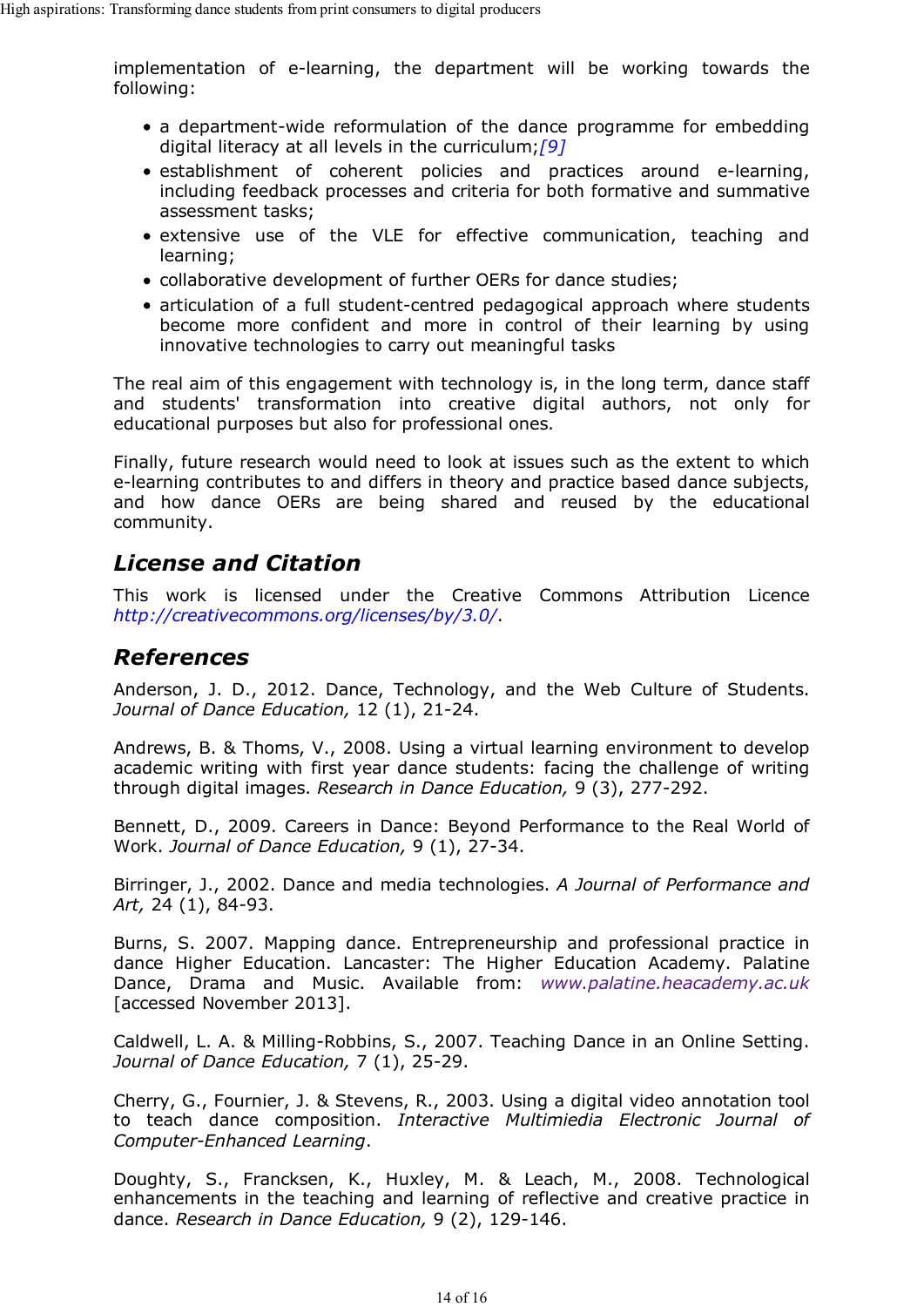Gouzouasis, P., 2006. Technology as arts-based education: Does the desktop reflect the arts? *Arts Education Policy Review,* 107 (5), 3-9.

Ipsos, M. 2008. Great expectations of ICT: how Higer Education Institutions are measuring up. Joint Infromation Systems Committee (JISC). Available from: *http://www.jisc.ac.uk/publications/research/2008/greatexpectations.aspx* [accessed November 2013].

Neary, M. 2009. Student as producer - risk, responsibility and rich learning environments in higher education. *In:* BARLOW, J., LOUW, G. & PRICE, M. (eds.) *Social purpose and creativity - integrating learning in the real world.* Brighton: University of Brighton Press.

Opal 2011. OEP Scape: The Open Educational Practice Landscape. Open Educational Quality Initiative. Available from: *http://www.oer-quality.org /wp-content/uploads/2011/03/OEP-Scape-final.pdf* [accessed November 2013]

Penrod, J. W., 2005. Dancing with Technology. *Journal of Physical Education, Recreation & Dance,* 76 (1), 6-7.

Popat, S., 2002. The TRIAD project: using internet communications to challenge students' understanding of choreography. *Research in Dance Education,* 3 (1), 21-34.

Prensky, M., 2001. Digital natives, digital immigrants. *On the horizon,* 9 (5), 1-6.

Risner, D. & Anderson, J., 2008. Digital Dance Literacy: an integrated dance technology curriculum pilot project 1. *Research in Dance Education,* 9 (2), 113-128.

Siemens, G., 2005. Connectivism: a learning theory for the digital age. *International Journal of Instructional Technology and Distance Learning,* 2 (1).

Stock, C. Training the thinking dancer: creating careers in dance in the 21st century. Beijing Forum on International Dance Education and Development, 23-27 September 2004 Beijing. 61-66.

Trinder, K., Guiller, J., Margaryan, A., Littlejohn, A. & Nicol, D. 2008. Learning from digital natives: bridging formal and informal learning. The Higher Education Academy. Available from: *http://www.gcu.ac.uk/media/gcalwebv2/academy /content/ldn/LDNFinalReport.pdf* [accessed November 2013]

*[3]* The list is available in the Resources area of the project website: *http://contextscultureandcreativity.wordpress.com/resources/e-learning/*

*[4]* For this we used the online questionnaire tool SurveyMonkey. Available at: *https://www.surveymonkey.com /*

*[5]* Research journals such as the *International Journal of Performance Arts* and *Digital Media and Performing Arts Journal* have been recording these various ways in which artists utilise technologies.

*<sup>[1]</sup>* For more information about the CCC:EED project go to the project website: *http://contextscultureandcreativity.wordpress.com/resources/e-learning/*

*<sup>[2]</sup>* Links to these OERs have been also established from other major repositories of OERs such as Merlot (*http://www.merlot.org/merlot/index.htm*), and OERCommons (*http://www.oercommons.org/*).